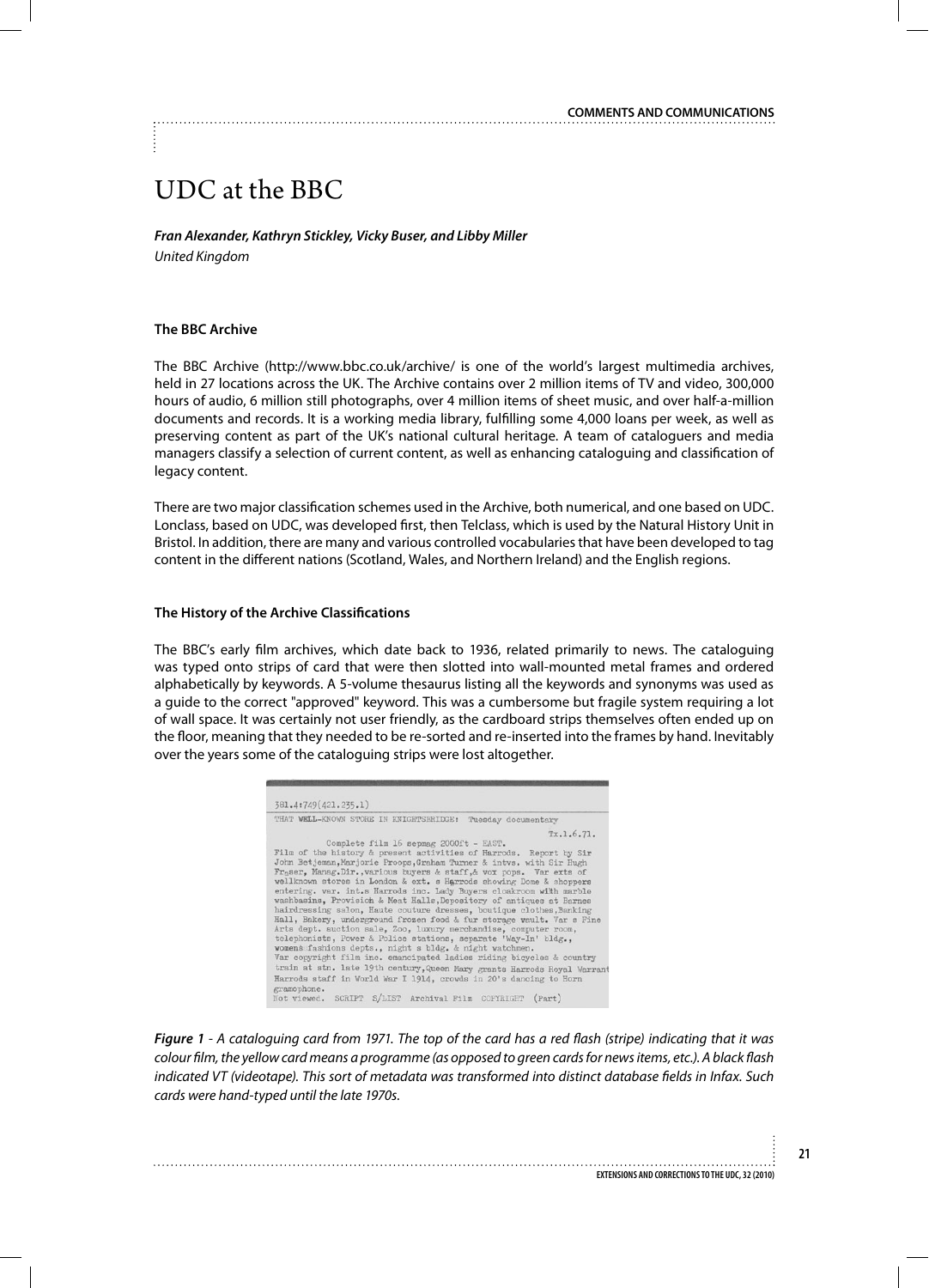Lonclass was introduced in 1964, as the intrinsic value of media assets gained recognition and TV programmes, such as documentaries, began to be catalogued with the aim of helping other programme makers find and re-use relevant content. Sturdier 6" x 4" cataloguing cards replaced the flimsy strips, with the classification numbers starting at the top-left hand corner, with a rule below the number, to separate it from the programme title and transmission date.

Lonclass uses UDC at its core, but was created "bottom up", with new terms, including pre-coordinated terms, added purely on warrant. Whilst that resulted in not all of the available UDC terms being on offer, it meant that researchers could be confident that they would always get a return on their searches. Lonclass currently has only 20,000 core "simple" concepts, but 330,000 complex concepts. In an attempt to maintain consistency, individual terms were given rules with guidance on correct application. UDC was extended greatly to enhance the usefulness of Lonclass for cataloguing audio-visual content. New non-reversible auxiliaries were added such as Vehicular Motion (e.g. M57 for take off) and Camera Motion (e.g. R13 for ground to air shots).

By the late 1970s, the size and sheer weight of the card catalogue and its index had become a concern. The subject index was computerised in 1981, making it easier to create new terms, and in 1984 the Broadcast Archive began cataloguing using an in-house computer system – Infax – which was written in Informix and ultimately combined a subject index, subject catalogue, stock management, and loans system. In 1985 the Archive took on the responsibility for cataloguing the majority of BBC Network TV output (the programmes broadcast across all the nations and regions).

A long data migration exercise was undertaken to add the various card catalogues and the strips catalogue to Infax. Other systems and BBC areas joined Infax, such as Radio and the Music library. As the catalogue continued to grow, the need for more accurate and specific indexing grew and the subject index grew along with it, at times unrestrained.

In 1979 another classification scheme was established, Telclass, which has been used by the Natural History Unit based at BBC Bristol since 1982. The aim was to create a new, independent classification scheme designed specifically for television content. Telclass, which is not a UDC-based classification, was eventually made accessible through Infax, although most cataloguers only worked with one classification or the other.

To the untrained user, Infax could be confusing, but further advances in technology opened up subject searching to even the most inexperienced researcher – the introduction of automated translations into natural language of the preferred terms for Lonclass. This ensured that searchers did not need to look up the classification number in a separate index, it meant a version of Infax was accessible through a standard web browser with a more user-friendly interface, and it also facilitated free text searching (which included searching the terms in the natural language translations of the classification numbers). Whilst not being perfect (the free text search did not include synonyms, the ability to search Lonclass subjects as natural language meant that non-librarians could use the taxonomy without even realising it.

## **Classifications for the future**

**22**

The BBC is undertaking a major project to create an integrated digital production and archival system for new content. This represents a major change in the place of the Archive, setting it at the heart of production processes. Archive content (most of which has not yet been digitised) is no longer seen as just for historical supplements, but as a source of inspiration for new productions and ideas. As the Archive now approaches this new stage in its life, Lonclass will again be adapted and migrated to aid the search and re-use of the BBC's archive content by a wider range of non-specialist users.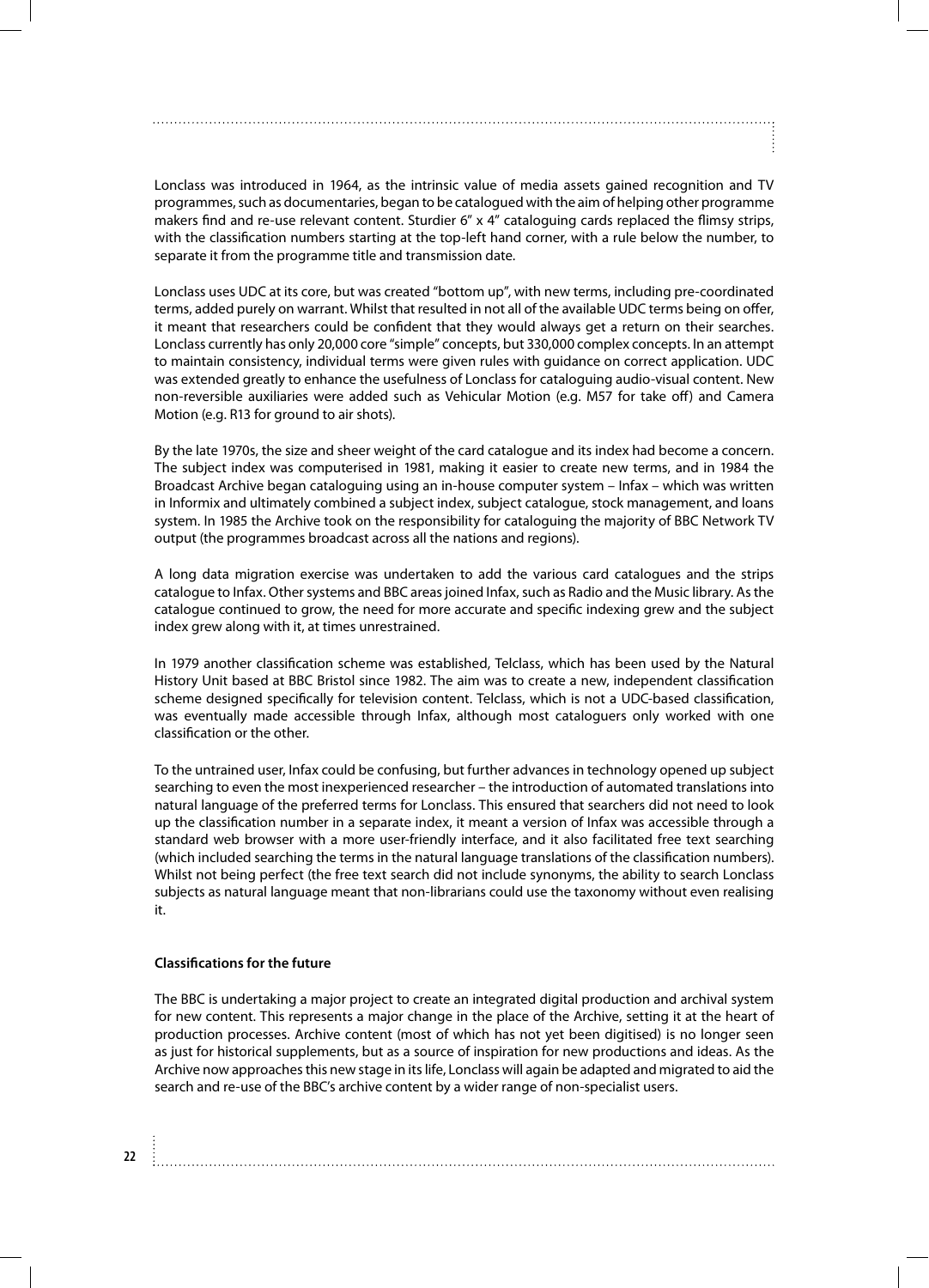With advances in technology, metadata can be harvested far more easily from sources such as digital cameras and from the electronic documentation created by programme makers. Meanwhile, production teams have their own requirements to find digital content while they are making programmes, so working out how to harvest their often folksonomic logging and adapt it to serve archival needs is another challenge. However, if such metadata can be preserved and used, the benefits include avoiding having to log the same content twice and capturing the specialist knowledge of the production teams – the precise location of a particular shot, for example.

Bringing such metadata together into a useful taxonomy has been a major driver of how Lonclass and Telclass should be adapted for future use. Attempting to return Lonclass to its UDC roots would be a labour intensive process, as this would involve unpicking the areas where UDC syntactical rules were not followed, sometimes on an ad hoc basis. However, the UDC heritage will be preserved in the new taxonomy, which will retain a complex faceted structure and editorial policy will continue to mirror UDC principles. The legacy classifications will be preserved and will remain a route for finding archival content, as well as a source of valuable information on past programmes.

## **A new purpose for Lonclass?**

BBC Research and Development is currently contributing to NoTube (http://www.notube.tv/), a collaborative research project about the convergence of Web and TV funded by the EU. Part of the project involves investigating how the merging of the Semantic Web and TV using metadata can enhance the TV viewing experience. One aspect is making it easier for people to choose what to watch by serendipitous browsing of large video collections, so ways to help users navigate through such collections by following interesting connections between programmes are being investigated, including how Lonclass could be used.

Navigating large collections and particularly choosing what to watch is a central unsolved problem for on-demand video, as the user is faced with a vast number of possibilities. A recent NoTube demo (http:// www.flickr.com/photos/nicecupoftea/4945125947/) shows a Web-based user interface for navigating a substantial subset of three years' worth of programmes in the BBC Archive (based on a private BBC research project). From any programme, the user can follow suggestions for similar programmes based on the number of common Lonclass links between them. The idea is to support "hours of fascinated clicking" through the programme archive, similar to the way that following links in Wikipedia articles can take users on surprising and unexpected journeys through the content.

This technique allows for programmes of interest in the long-tail of the BBC Archive to surface, whereas recommendation techniques based on collaborative filtering (*"You might like Animal Park, because viewers who watched Animal Park also watched Springwatch"*) rely on other people having watched something before it can be suggested. The technique can also generate a more meaningful explanation about why a programme has been suggested (*e.g. this programme is also about medical research and the history of inventions*) to help users make more accurate decisions about whether to watch something or not.

Early NoTube experiments with linked data programme recommendations were based on automated entity recognition and extraction of terms in programme metadata being matched to relevant DBpedia concepts. The results suggested that using DBpedia alone produces recommendations that are too general, such as *"Eastenders is recommended because you like programmes made in the 80s"*. One conclusion was that there are inherent limitations to such a scattergun approach and it was proposed that using Lonclass might produce more useful results, given its diversity combined with its TV-focus. A comparison of Lonclass and DBpedia also suggested that Lonclass might be better for abstract concepts, for describing the "aboutness" of a programme. Further, since a human indexer had assigned the specific link between the programme and the Lonclass term, the recommendations might be more accurate as well as more interesting.